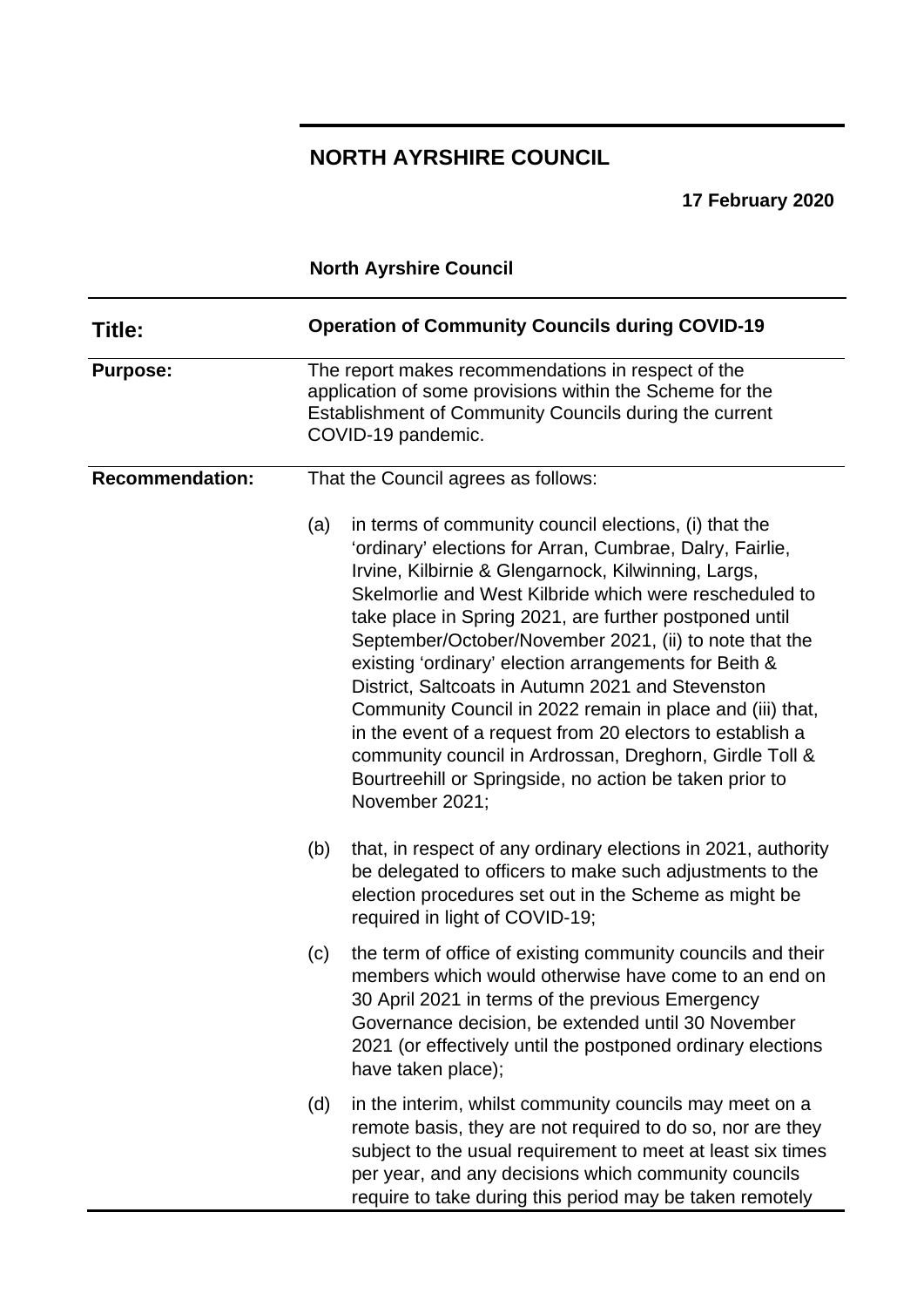via consultation with their members, including decisions relating to the appointment of new members; and

(e) the Council will not exercise the power to dissolve a community council during this period.

## **1. Executive Summary**

- 1.1 As a result of the developing COVID-19 pandemic, the decision was taken in April 2020 under Emergency Governance arrangements to suspend until 30 April 2021 those provisions within the Scheme for the Establishment of Community Councils which relate to the minimum number of meetings a community council would ordinarily require to hold over the course of a year and the minimum level of membership which would normally need to be maintained for a community council to remain active. In addition, a number of ordinary community council elections which would otherwise have taken place in Autumn 2020 were postponed until Spring 2021.
- 1.2 Given the ongoing impact of the pandemic, it is recommended that the elements of the Community Council Scheme mentioned above remain suspended until the end of November 2021 and that the ordinary elections originally postponed until Spring 2021 now take place in the Autumn (September/October/November) 2021 along with those ordinary elections already scheduled to be held at that time.

#### **2. Background**

Meetings and Membership

- 2.1 Paragraph 15 of the Scheme for the Establishment of Community Councils requires that community councils hold a minimum of six quorate meetings annually. Similarly, Annexe 1 to the Scheme sets the standard in terms of the minimum level of membership which must be maintained for a community council to remain viable. In terms of Paragraph 24 of the Scheme, where a community council's ordinary membership falls below the required minimum or where it fails to meet at least six times a year, the community council in question may be dissolved.
- 2.2 Although physical meetings cannot take place at the moment, the Scheme does not preclude community councils from meeting on a remote/virtual basis and, indeed, some are now doing so during the current COVID-19 restrictions. The circumstances of individual community councils and their members vary widely, however. While a great many are continuing to play an important role in supporting their communities during the pandemic, including as volunteers and key workers, formal meetings of the community council may not be considered feasible or a priority at this time. In recognition of this and of the challenges associated with filling any casual vacancies which might arise, it was agreed under Emergency Governance arrangements that:
	- the term of office of existing community councils and their members which would otherwise have come to an end in 2020 be extended until 30 April 2021 (or effectively until ordinary elections take place);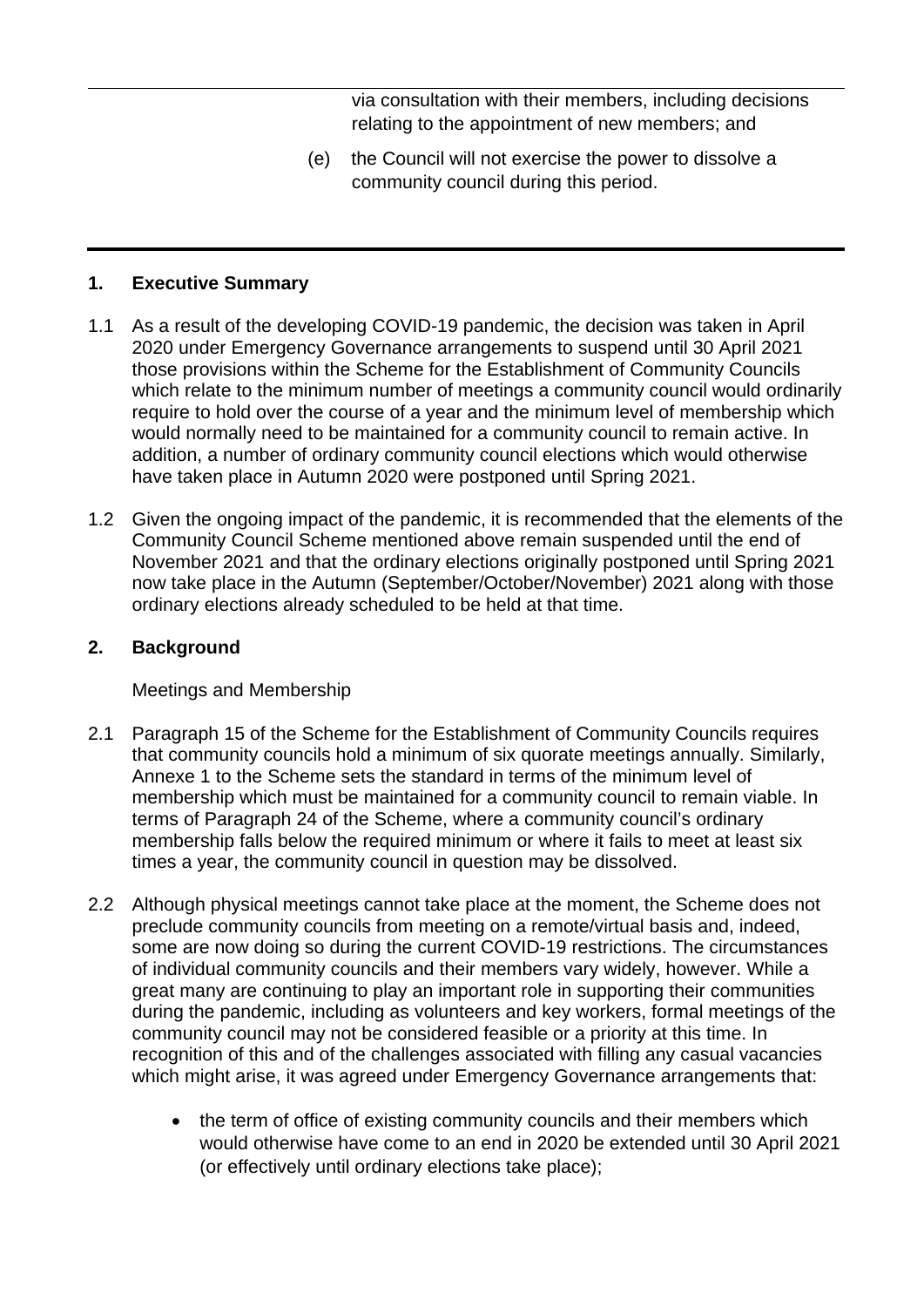- in the interim, community councils would not be subject to the requirement to meet at least six times per year and decisions which they required to take during this period could be taken remotely via consultation with their members, including the appointment of new members; and
- the Council would not exercise the power to dissolve a community council during this period.

## Community Council Elections

- 2.3 Paragraph 11 of the Scheme for the Establishment of Community Councils provides that, at the discretion of the Council, ordinary community council elections take place every four years, in September/October/November.
- 2.4 Arran, Cumbrae, Dalry, Fairlie, Irvine, Kilbirnie & Glengarnock, Kilwinning, Largs, Skelmorlie and West Kilbride Community Councils were originally due to hold their ordinary elections in Autumn 2020. In light of the COVID-19 pandemic, the decision was taken under Emergency Governance arrangements that these elections would be postponed until Spring 2021.
- 2.5 Ordinary elections for Beith & District and Saltcoats Community Councils are currently scheduled to take place in Autumn 2021. Stevenston Community Council will hold its next ordinary election in 2022.
- 2.6 Ardrossan, Dreghorn, Girdle Toll & Bourtreehill and Springside Community Councils are not currently active. In terms of paragraph 10 of the Scheme, on receipt of a request from 20 electors, Council would ordinary require to organise an initial election within 6 weeks.

# **3. Proposals**

- 3.1 Clearly, the impact of the COVID-19 pandemic continues to be felt and associated restrictions are likely to remain in place for some time. It is recommended, therefore, that the Council continues to exercise its discretion to suspend those elements of the Community Council Scheme relating to membership, meetings and elections beyond the period originally agreed.
- 3.2 Given that some COVID-19 restrictions may still be in place in Autumn 2021, it is also recommended that officers are delegated authority, if required, to vary the election procedures set out in the Scheme, in order to allow the elections to be conducted safely, whilst respecting the integrity of the voting process.
- 3.3 The Council is, therefore, invited to agree as follows: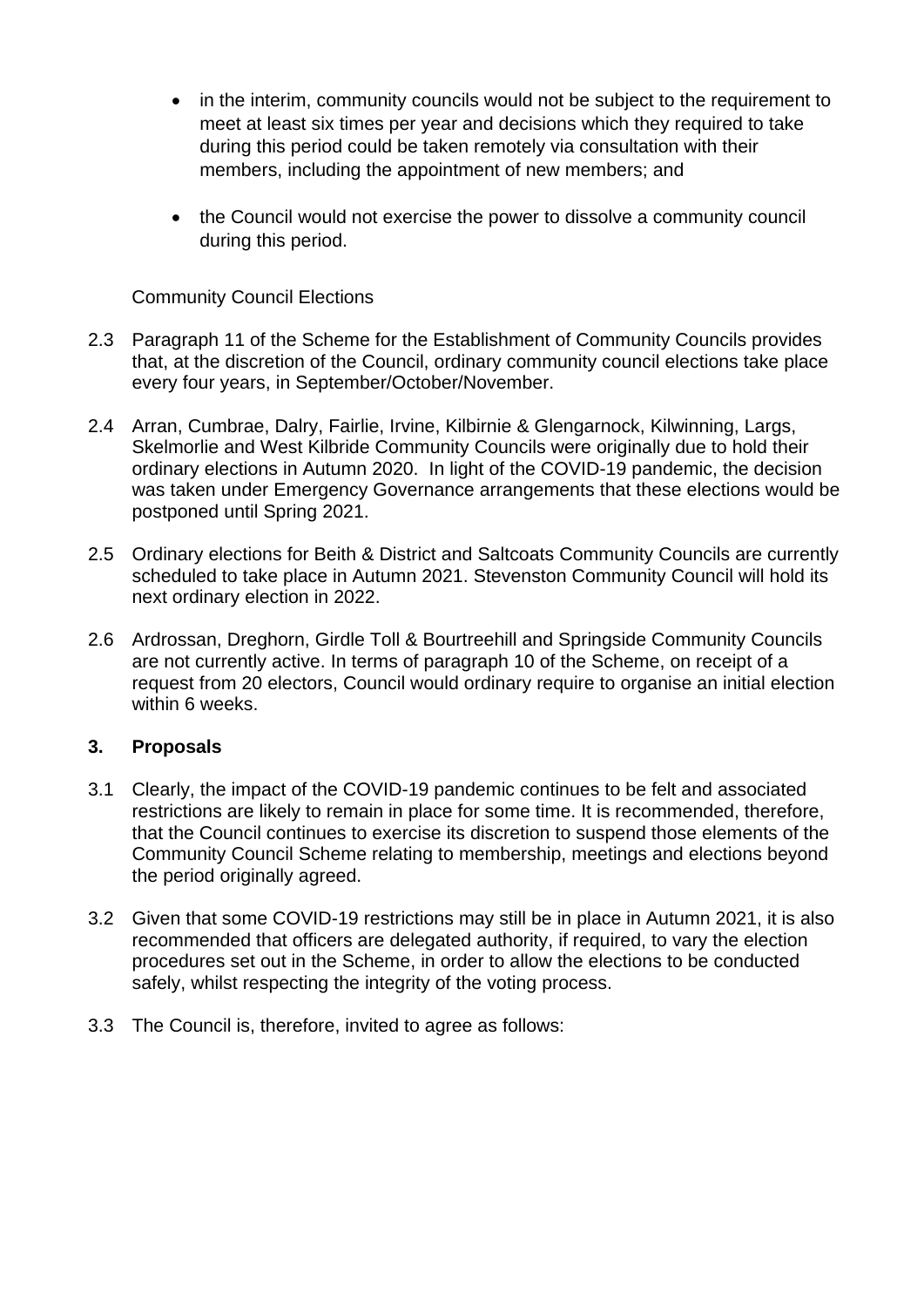- (a) in terms of community council elections, (i) that the 'ordinary' elections for Arran, Cumbrae, Dalry, Fairlie, Irvine, Kilbirnie & Glengarnock, Kilwinning, Largs, Skelmorlie and West Kilbride which were rescheduled to take place in Spring 2021, are further postponed until September/October/November 2021, (ii) to note that the existing 'ordinary' election arrangements for Beith & District, Saltcoats in Autumn 2021 and Stevenston Community Council in 2022 remain in place and (iii) that, in the event of a request from 20 electors to establish a community council in Ardrossan, Dreghorn, Girdle Toll & Bourtreehill or Springside, no action be taken prior to November 2021;
- (b) that, in respect of any ordinary elections in 2021, authority be delegated to officers to make such adjustments to the election procedures set out in the Scheme as might be required in light of Covid-19;
- (c) the term of office of existing community councils and their members which would otherwise have come to an end on 30 April 2021 in terms of the previous Emergency Governance decision, be further extended until 30 November 2021 (effectively until the postponed ordinary elections have taken place);
- (d) in the interim, whilst community councils may meet on a remote basis, they are not required to do so, nor are they subject to the usual requirement to meet at least six times per year, and any decisions which community councils require to take during this period may be taken remotely via consultation with their members, including decisions relating to the appointment of new members; and
- (e) the Council will not exercise the power to dissolve a community council during this period.

# **4. Implications/Socio-economic Duty**

# **Financial**

4.1 None arising from the recommendations of the report. Administrative expenditure incurred by community councils continues to be met on a 'top up' basis following the usual audit of accounts. Costs associated with the administration of elections will be met at the appropriate time.

#### **Human Resources**

4.2 None arising from the recommendations of the report.

# **Legal**

4.3 The Scheme for the Establishment of Community Councils provides the framework for the operation of community councils in North Ayrshire and includes the opportunity for the Council to apply a degree of discretion in terms of the application of its provisions.